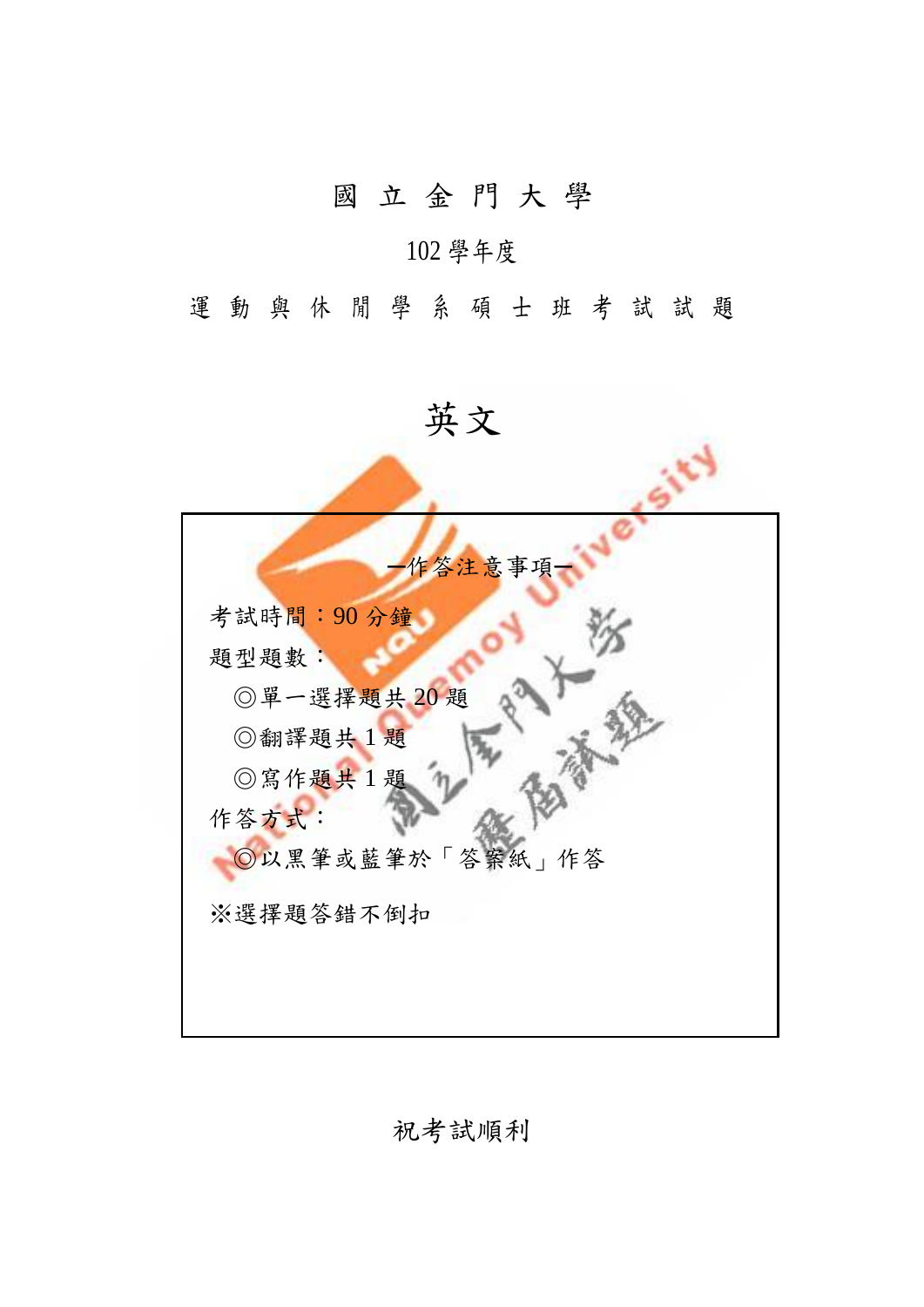# 一、單一選擇題 **50%**

| $\left($                                                        |  | ) 1. A: I do not like to go to the movie. B: Me $\frac{ }{ }$ . |
|-----------------------------------------------------------------|--|-----------------------------------------------------------------|
|                                                                 |  | A. too B. two C. three D. either                                |
| $\left($                                                        |  | ) 2. The bike crash was ____________________ to faulty brakes.  |
|                                                                 |  | A. attributed B. because C. ended up D. attacked                |
|                                                                 |  |                                                                 |
|                                                                 |  | A. banquet B. assail C. examination D. inspection               |
| $\left($                                                        |  | ) 4. This is "Hold on"! ____________________!                   |
|                                                                 |  | A. Make yourself at home B. Nobody move C. Make some noise      |
|                                                                 |  | D. I love you                                                   |
|                                                                 |  | ( ) 5. Motorbikes are <b>from</b> the new campus.               |
|                                                                 |  | A. welcomed B. banned C. shocked D. blackmailed                 |
| $\begin{array}{ccc} \begin{array}{ccc} \end{array} \end{array}$ |  |                                                                 |
|                                                                 |  | A. snoozing B. exiling C. estimating D. exploiting              |
|                                                                 |  | ( ) 7. When he _______________, you can tell he's disappointed. |
|                                                                 |  | A. smiles B. naps C. frowns D. whistles                         |
|                                                                 |  |                                                                 |
|                                                                 |  | ( ) 8. A reputation can be ruined by the harmful ______         |
|                                                                 |  | A. gossip B. salute C. grapple D. hail                          |
|                                                                 |  | ( ) 9. Apply some ____________ before you start the machine.    |
|                                                                 |  | A. grease B. harness C. loops D. pickets                        |
|                                                                 |  | $($ ) 10. I am hungry. Let's go to the __________.              |
|                                                                 |  | A. zoo B. cafeteria C. gym D. dorm                              |
|                                                                 |  | ( ) 11. Just in case of earthquake, do not _____________!       |
|                                                                 |  | A. panic B. quiet C. manly D. sane                              |
|                                                                 |  |                                                                 |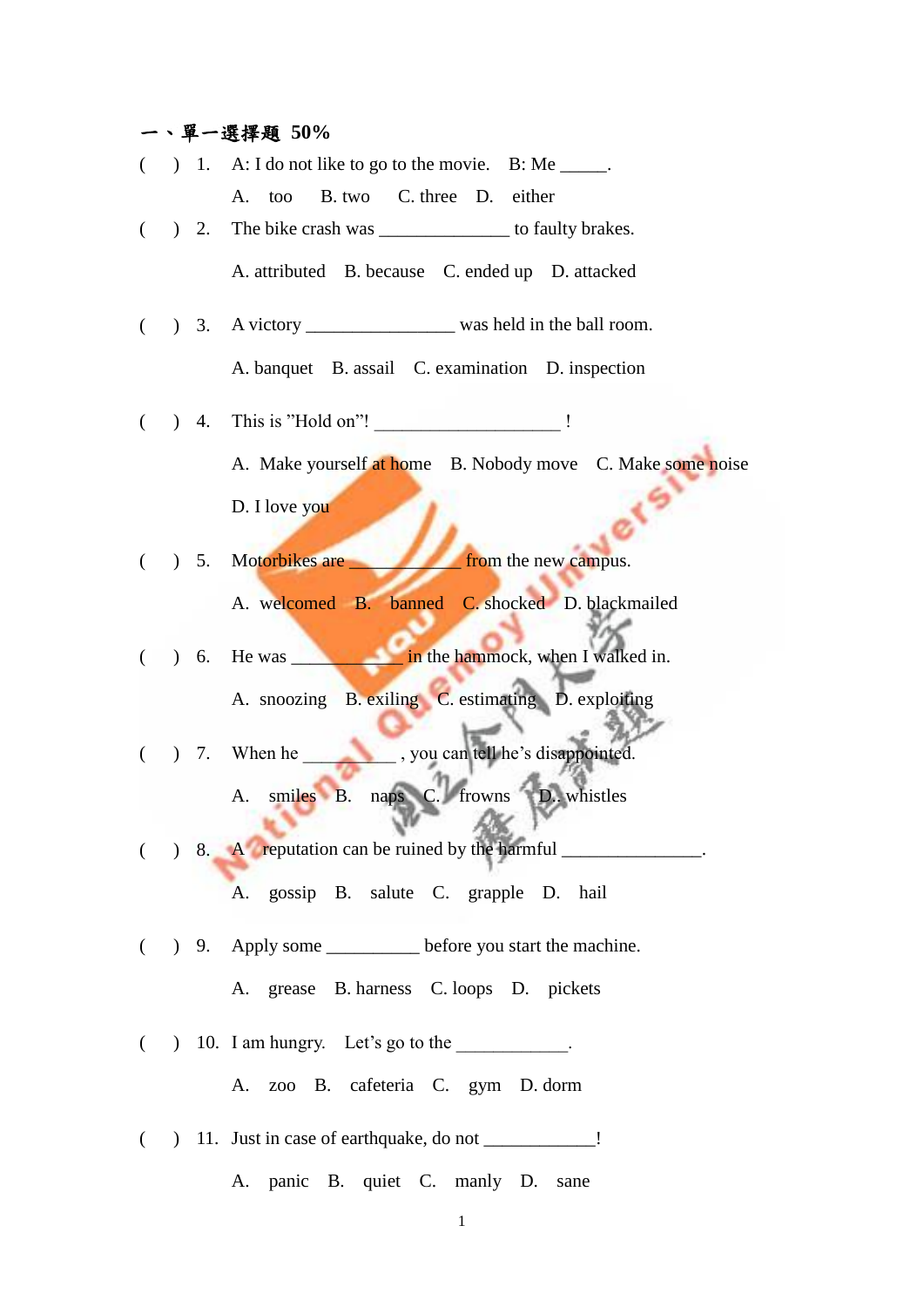( ) 12. Jack needs to \_\_\_\_\_\_\_\_\_\_\_\_\_\_\_\_\_\_\_\_\_\_\_\_ himself with the new cell phone.

A. falter B. extricate C. familiarize D. flaunt

( ) 13. He is good at \_\_\_\_\_\_\_\_\_\_\_\_\_\_\_\_\_. Professors all like him.

A. cheating B. gambling C. brown nosing D. gasping

( ) 14. \_\_\_\_\_\_\_\_\_\_\_\_\_\_\_\_\_\_ is not allowed at university campus.

A. Studying hard B. Harassment C. Amusing D. Playing hard

( ) 15. The quarter back  $\qquad$  the ball to the end-zone.<br>
A. heaved **B. bent** C. scored D walled

A. heaved B. bent C. scored D. walked

( ) 16. "WBC" refers to which of the following sports?

A. Basketball B. Badminton C. Soccer D. Baseball

( ) 17. 2016 Olympic Games will be held in which of the following countries?

A. Brazil B. Spain C. Japan D. USA

( ) 18. Who is the director of the film "LIFE OF PI"?

A. Ben Affleck B. George Clooney C. Ang Lee

D. Steven Spielberg

( ) 19. My parents wired me some money yesterday. I would like to check the \_\_\_\_\_\_\_\_\_\_\_\_\_ of my account.

A. coin B. time C. number D. balance

 $($   $)$  20. It's too late. I'm about

A. taking off B. walking on C. turning around

D. showing off